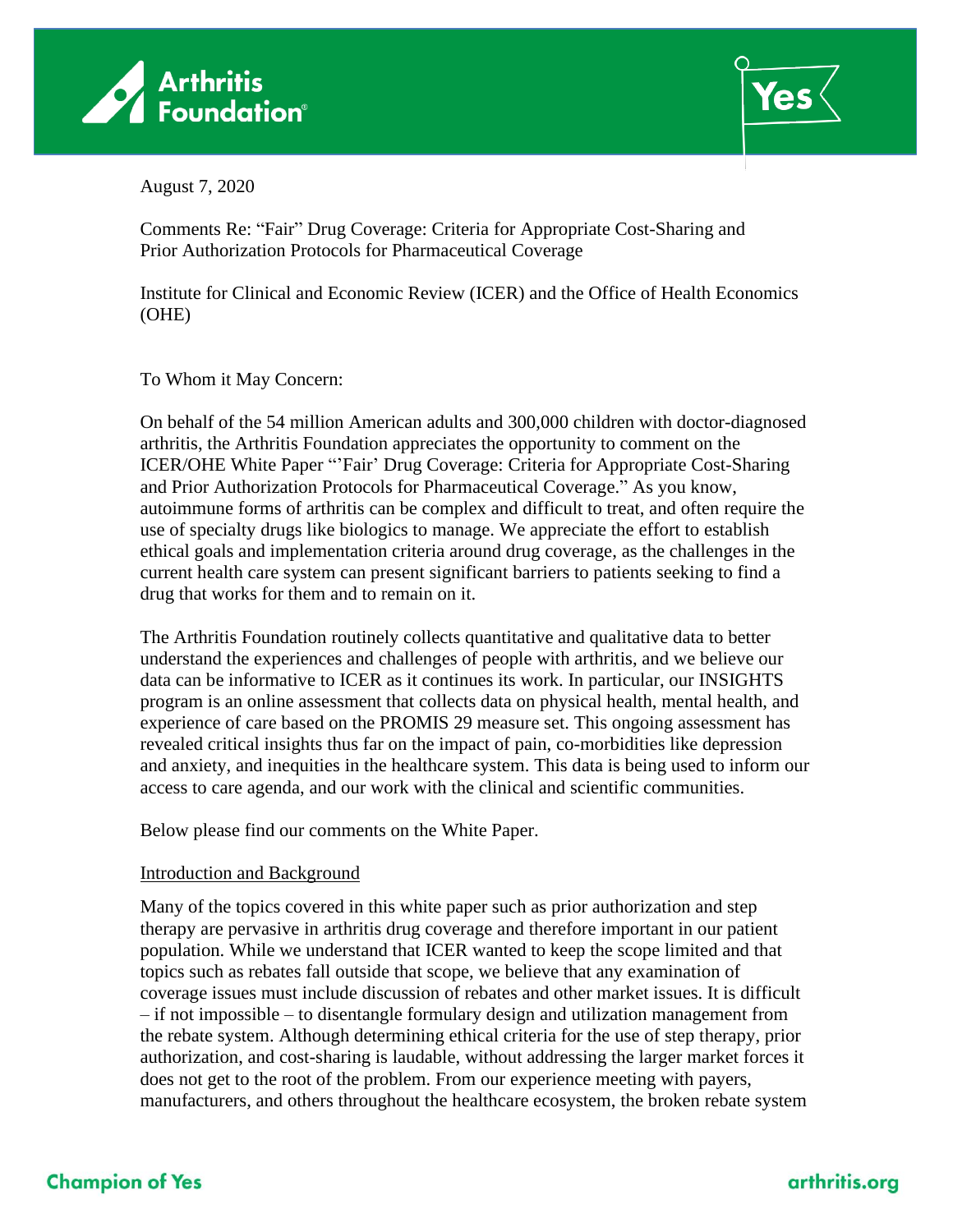



underpins the subsequent benefit design, much of which disadvantages patients. This is evident in the body of the white paper itself, which mentions challenges around rebates, for example highlighting how they can impede fair coverage in the ethical considerations for step therapy.

The background section discusses overall benefit design highlighting the structure of formularies and their two fundamental types: open and narrow. Payers typically use narrow formularies to control costs, and many of the drugs that get onto formulary are ones for which the companies can offer the highest rebates. Despite the fact that clinical staff within payer companies may employ a scientific approach to coverage criteria and recommendations, those considerations are not always reflected in practice. While we don't have full insight into the process, as patients and patient groups are typically not invited to participate in P&T Committees, the Arthritis Foundation has participated in many forums with payers and our take-away is that the clinical/scientific side of the house is quite separated from the business side. It is hard to reconcile what we hear presented from the clinical/scientific side about their process and the benefits of prior authorization with what we see in practice. This leads us to believe that distorted market incentives ultimately drive coverage decisions. There are far too many cases in which drugs that show better clinical efficacy and/or have lower list prices cannot get onto formulary. An acute example of this was presented by ICER itself during the RA drug review update in winter of 2019, which noted that despite similar clinical efficacy and lower list prices, none of the major commercial payers cover the biosimilars of Remicade as first-line therapy. Patients must try and fail on the reference drug before getting access to the biosimilar, effectively shutting the biosimilar out of the market. This is clearly not related to clinical efficacy, but solely to rebate leverage.

When it comes to utilization management protocols, our quantitative and qualitative research with arthritis patients shows a consistent theme: these challenges are daunting and incredibly time consuming for patients, and they are often steered in their decisions by how many "hoops they have to jump through" rather than by what the provider determines is the most effective treatment for their unique needs. To the Arthritis Foundation, this is the hallmark of a broken system. In our annual advocacy priorities survey, prior authorization has come up as the top healthcare-related challenge every single year. Step therapy is also very common for rheumatoid arthritis drugs and when inappropriately administered has led to devastating health outcomes for many of our patients. A survey of more than 1,400 patients conducted in 2016 by the Arthritis Foundation revealed that over half of all patients reported having to try two or more different drugs prior to getting the one their doctor had originally ordered. Step therapy was stopped in 39 percent of cases because the drugs were ineffective, and 20 percent of the time due to worsening conditions. Incredibly, nearly a quarter of patients who switched insurance providers were required to repeat step therapy with their new carrier.

Principles of Appropriate Access to Drugs Described in Prior Literature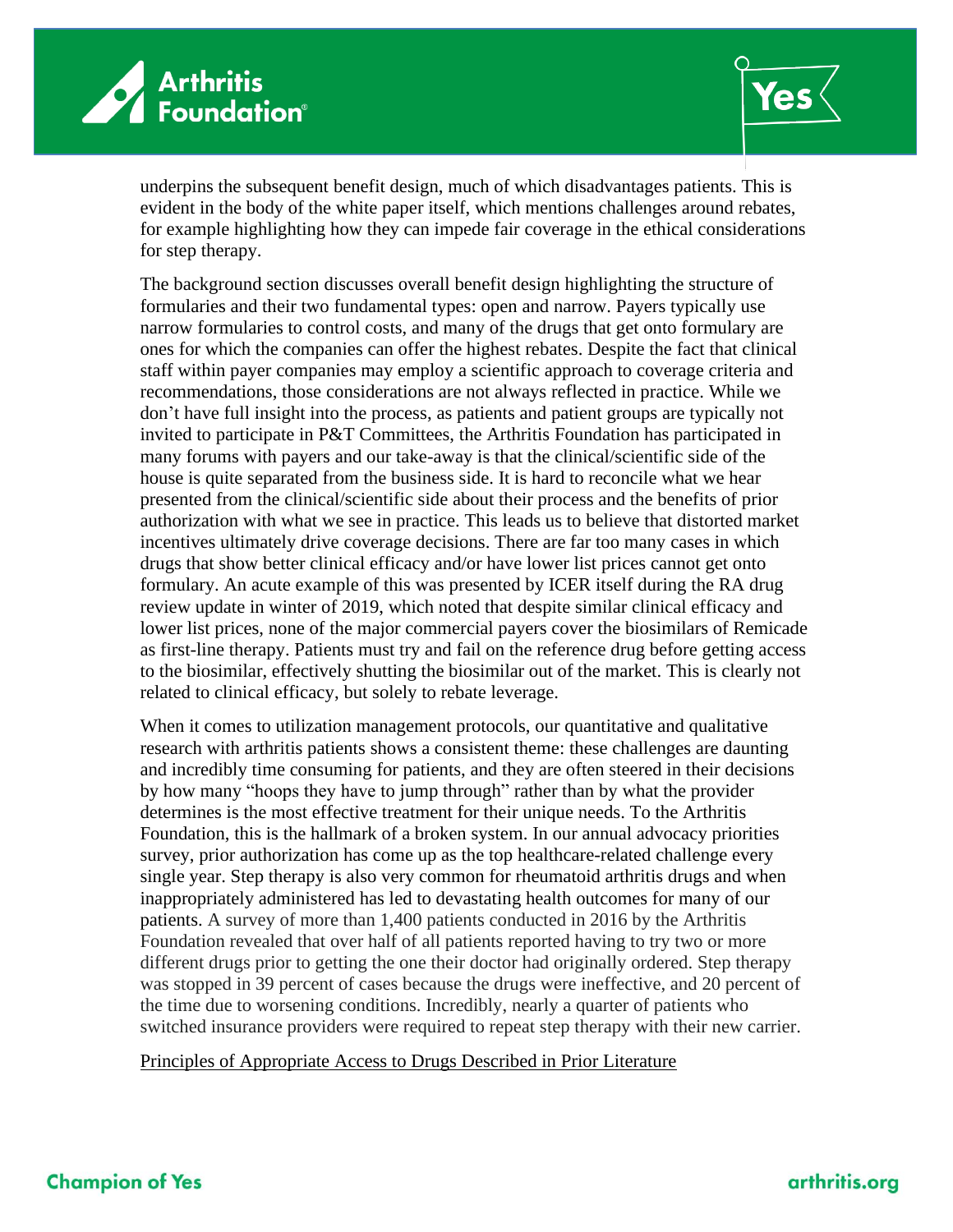



We agree that long-term costs and benefits should be a critical component in coverage decisions. The arthritis community is heterogenous and each unique patient deserves care tailored to their needs, rather than retrofit from a one-size-fits-all paradigm. Those with chronic diseases may have different needs than other consumers of health care and should be appropriately considered by payers. Even within a chronic disease like rheumatoid arthritis, heterogeneity of the disease can make the right treatment protocol very different in otherwise seemingly similar patients, so there must be flexibility in the system to allow for that variability. We also agree there is a need for appropriate appeals processes that are more transparent and easier to navigate. There cannot be trust in a system that is opaque. A clear example of this came from an arthritis patient who participated in a CMS listening session in December 2019; she has been on the same drug for over a decade but has had to go through prior authorization every year. It does not make sense to her why she should have to go through prior authorization every single year, and she notes that if there is a reason for it, she could accept that, but she has never been given a reason.

#### Fair Design and Implementation Criteria

**Cost-Sharing**. We agree with the ethical goals for cost-sharing outlined in this paper. It is not uncommon for all drugs for autoimmune forms of arthritis to be placed in a specialty tier, which is financially untenable for many patients given the rising use and rate of co-insurance. High Deductible Health Plans (HDHPs) may be intended in many cases to reduce health care utilization, but when trying to keep a chronic disease patient stable, we should incentivize utilization rather than discourage it. Accessible utilization of care helps patients manage their disease and in so doing reduces long-term health care costs.

We agree out-of-pocket costs must be based on net drug price, not list price, and that high value drugs for chronic disease should be included in pre-deductible coverage, per the above points. However we oppose the recommendation that patients should shoulder the higher cost of drugs that are not considered "fairly priced" when there are no other options for them on the basis that it is more equitable for the entire health care system. Rather we would suggest that this is indicative of a broken system, emphasizing our earlier point that while that it may be equitable within this broken construct, it is not equitable in the aggregate.

We agree with the implementation criteria around transparency, and we have supported recent proposals from the administration around real-time benefit tools and helping patients and providers to know the cost-sharing requirements at the point of care.

**Timing of Coverage Following FDA Approval**: We agree with the ethical goals outlined in this section, and that there should be expeditious review by payers and that prior authorization considerations should not be tools for reducing utilization or incentivizing patient steering. In terms of coverage, patients who have exhausted the available treatments on the market should be included in the population of candidates for early access along with the patients that have rapidly progressive disease/fatal conditions. We hosted an externally-led Patient-Focused Drug Development meeting on juvenile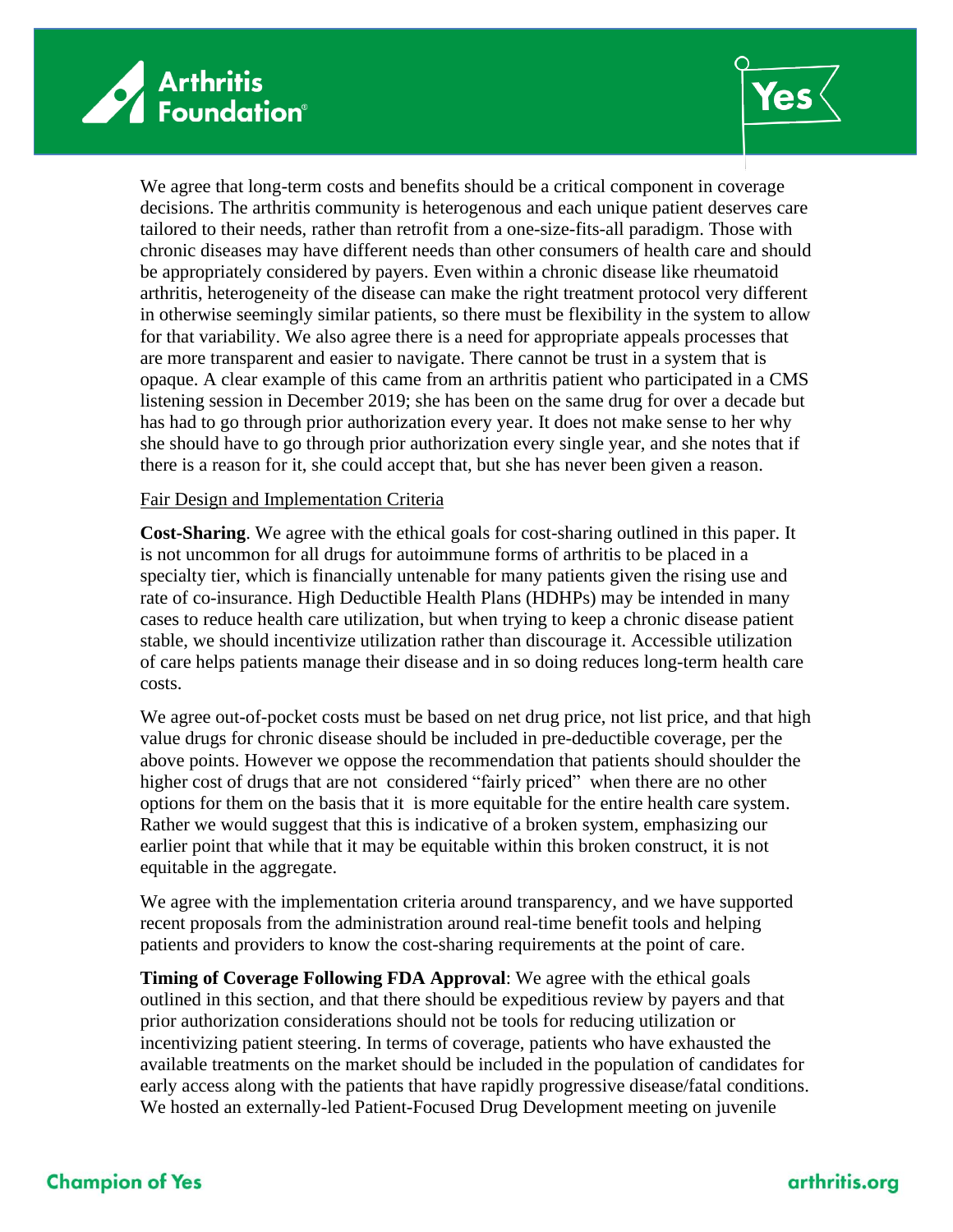



idiopathic arthritis in 2018, and many of the attendees told stories of having tried every therapy indicated for their disease, and being at the end of the line, not knowing what to do next, and feeling desperate for a new therapy to try.<sup>1</sup> Their risk tolerance for new therapies may be very different than for those with multiple treatment options for their disease, and this differential must be taken into account by healthcare stakeholders.

**Clinical Eligibility Criteria**. We agree with many of the ethical goals outlined in this section. With regard to prior authorization, we have been a strong supporter of the AMA consensus statement published in January 2018. This publication can serve as a set of specific, practical tools that can accomplish some of the goals ICER highlights, especially those related to mitigating against misuse and overutilization of medications. We believe that all parties interested in the issue of prior authorization, especially the by six major trade associations across the health care system that signed onto the consensus statement, should put their full weight behind implementing the recommendations.

We appreciate the discussion on systemic racism playing a role in determining eligibility criteria and the need for input from and consideration for underrepresented communities. Our INSIGHTS data, in addition to published studies across rheumatology, show specific ways in which health disparities and inequality present in arthritis. This is evident in how specific symptoms for conditions like osteoarthritis present, how seriously their symptoms are taken, especially around pain, and what access and experience of care is like. There is also a ripple effect, as these inequities lead to more severe work limitations, impacting productivity and day-to-day life, thereby exacerbating the disparities.

On implementation criteria, we agree that there should be transparency about coverage requirements to consumers before plan selection and during care, in addition to the need for robust appeals and time limits. In a November 2019 Arthritis Foundation survey, 95% of respondents wanted to know which drugs required prior authorization before making treatment decisions; 75% wanted to know the status every step of the way, not just when the prior authorization is approved; 90% wanted clear, transparent instructions on the process itself; and the overwhelming majority wanted a streamlined way to manage prior authorization, such as an online portal.

**Economic Step Therapy and Switching**. Discussions about treatment decisions based on economic considerations can present a slippery slope. We agree that step therapy and switching should not be applied if there is evidence that switching could cause harm, but our question is: who determines risk and harm? Patients and patient groups must be part of this process from the very beginning, and every effort must be made to ensure they are not adversely impacted by economic considerations in drug coverage.

On implementation criteria, we feel similarly as the previous section: that transparency, flexibility, and robust appeals are critical.

<sup>1</sup> <https://www.arthritis.org/getmedia/25118249-ea68-45b5-bfe4-c20904ddc32c/FINAL-JIA-PFDD.pdf>